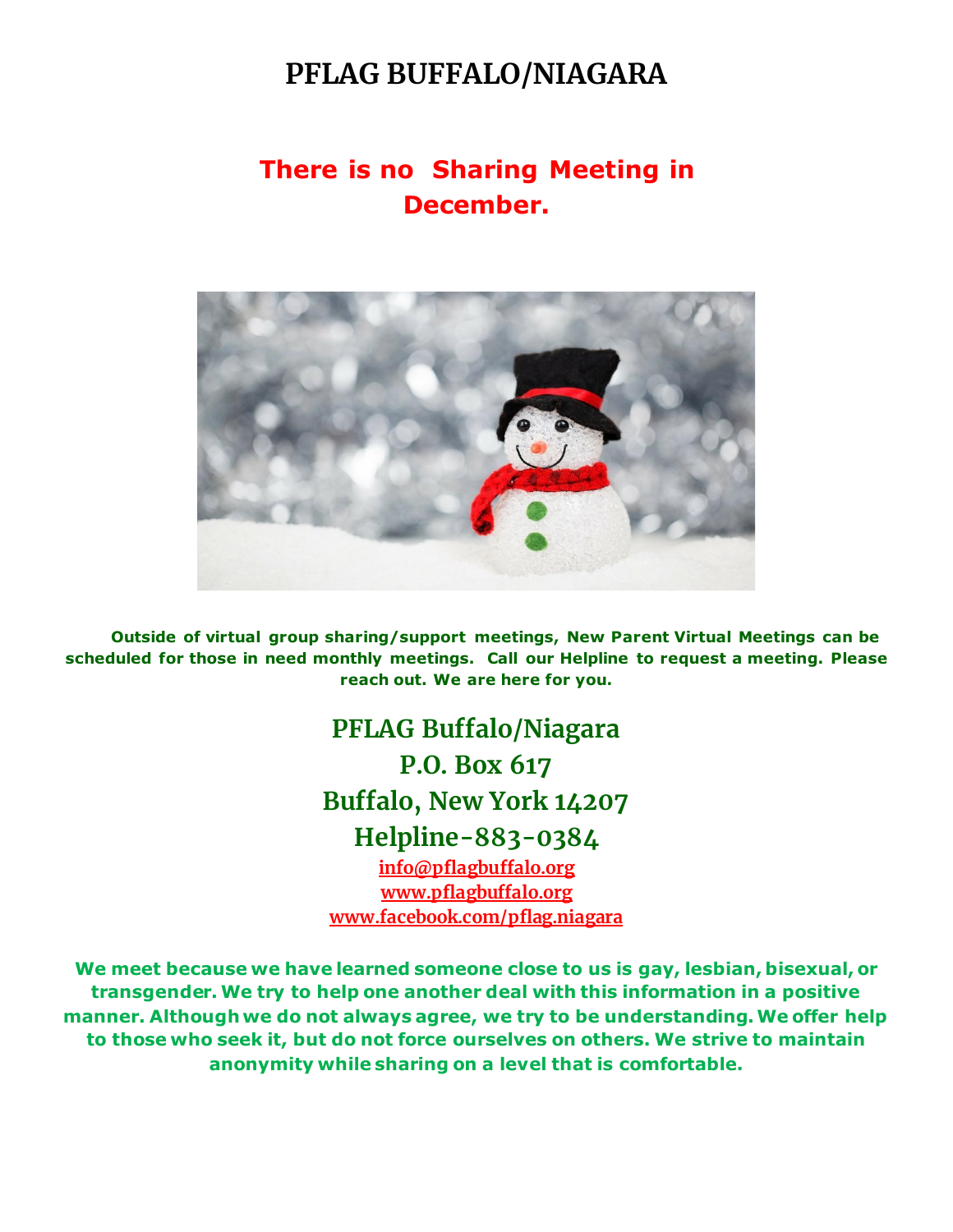## *Looking for a holiday event to get into the swing of the season!*



# *Look no further! The Buffalo Gay Men's Chorus is back on stage! Click or cut and paste the link below for details to find some holiday spirit.*

## *[https://buffalogaymenschorus.org/event/our](https://buffalogaymenschorus.org/event/our-finest-gifts/)[finest-gifts/](https://buffalogaymenschorus.org/event/our-finest-gifts/)*

## *For a sample and some history, check out this YouTube clip, and Happy 20th to the BGMC!*

*https://www.youtube.com/watch?v=xI6E7G5 ULdI*